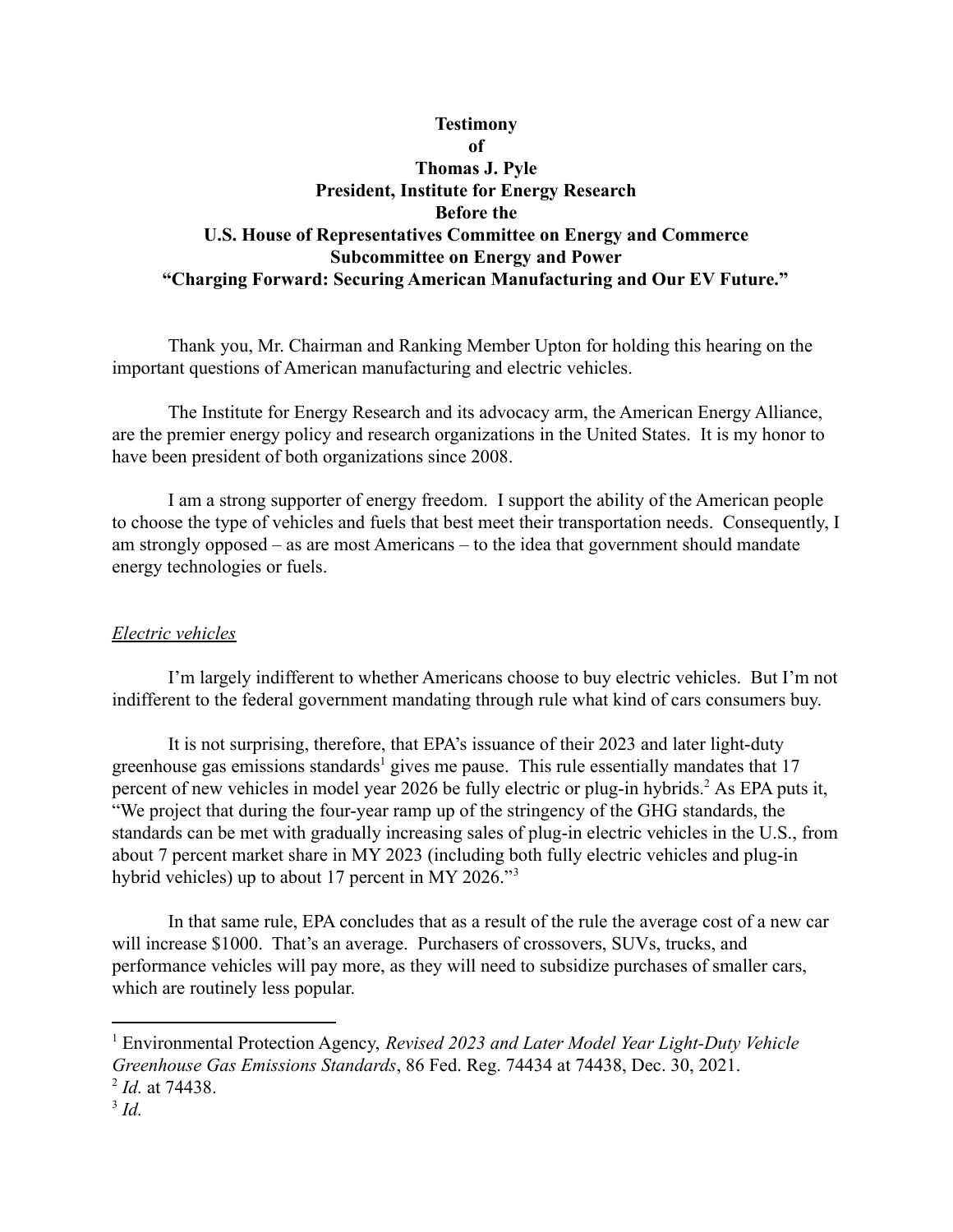The \$1000 increase in average cost is almost certainly a low estimate. Similar assessments for the 2009 federal fleet mandate indicated that the cost of the 2009 CAFE rules was \$6,200 increase per vehicle.<sup>4</sup>

These same consumers – along with all taxpayers – will also subsidize the purchase of electric vehicles. Currently, electric vehicles are much more expensive than vehicles with internal combustion engines. As the CEO of Stellantis explained late last year, "What has been decided is to impose on the automotive industry electrification that brings 50% additional costs against a conventional vehicle."<sup>5</sup> He went on: "There is no way we can transfer  $50\%$  of additional costs to the final consumer because most parts of the middle class will not be able to pay."<sup>6</sup>

If automakers have to sell electric vehicles that are 50 percent more expensive than conventional vehicles, sales of gasoline-powered cars will wind up subsidizing electric vehicle sales.

That should be a concern to all of us.

In December 2021**,** the average new vehicle cost over \$47,000 and the average used car cost nearly  $$30,000$ .<sup>7</sup> To put this in perspective, the average individual income in the United States is about \$63,000.

Making it more costly to buy a car doesn't sound like something the federal government should do. But EPA has done it.

Hopefully, this committee will look into how EPA is driving up the price of cars for millions of American families. The committee should also alert American consumers that they might be helping to pay for their neighbor's car.

With respect to chargers for electric vehicles, it seems unfair to ask taxpayers to pay for them. Entrepreneurs will provide sufficient charging calibrated to the needs of consumers. They can certainly afford to. Tesla is currently valued at over \$800 billion and could easily fund all of

<sup>4</sup> Salim Furth & David Kreutzer, Heritage Foundation, Fuel Economy Standards Are a Costly Mistake, Mar. 4, 2016,

https://www.heritage.org/government-regulation/report/fuel-economy-standards-are-costly-mista ke

<sup>&</sup>lt;sup>5</sup> Joseph White, Reuters, Stellantis CEO says EV cost burden is 'beyond the limits' for automakers, Dec. 1. 2021.

https://www.reuters.com/business/autos-transportation/stellantis-ceo-says-ev-cost-burden-is-beyo nd-limits-automakers-2021-12-01/

<sup>6</sup> *Id.*

<sup>7</sup> Adam Hardy, Money, Average Used Car Prices soar to Nearly \$30,000, Jan. 14, 2022, https://money.com/new-used-car-prices-december-2021/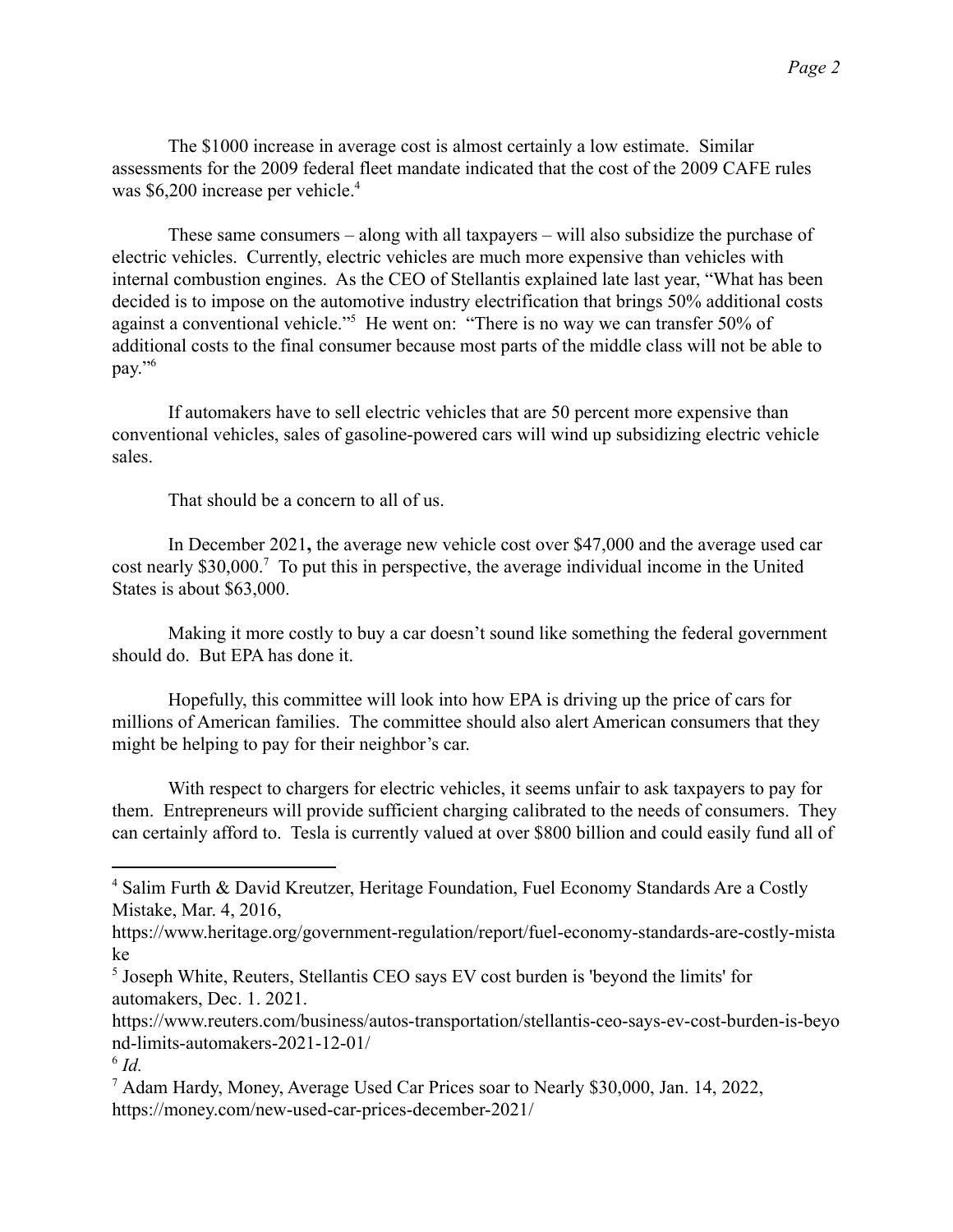the \$7.5 billion for electric vehicles in the infrastructure legislation. As of last Monday, Rivian was worth \$60 billion, Lucid was worth nearly \$50 billion, Nio was worth \$36 billion, and XPeng is worth \$31 billion.

For purposes of comparison, the median net worth of American households is a little more than \$120,000.

There is no need for Congress to spend tax dollars on chargers when investors have provided electric vehicle makers with hundreds of billions of capital. At some point these investors should live with their bets on these technologies, rather than being rewarded by taxpayer dollars.

How about the equity associated with the underlying policy of advancing electric vehicles and associated infrastructure? The average household income for a Tesla [Model X owner](https://hedgescompany.com/blog/2018/11/tesla-owner-demographics/) is over  $$143,000$ ,<sup>8</sup> the average household income of a Model [S owner](https://hedgescompany.com/blog/2018/11/tesla-owner-demographics/) is over \$153,000 a year,<sup>9</sup> and the average household income of [Model 3 owners](https://hedgescompany.com/blog/2019/03/tesla-model-3-demographics-income/) is \$128,140 a year.<sup>10</sup>

Let's also take a quick look at the scale and scope of the challenge.

Studies indicate that to meet anything like net zero by 2050, we will need a high voltage transmission system anywhere from 35% to 100% larger than we have now. A rapid build like that – keep in mind being done at the same time as replacing our current system, about 70% of which is in the last half of its useful life – relies on a couple of assumptions.

First, it assumes that the administrative and permitting processes that have slowed, stopped, or otherwise precluded linear energy projects for decades are suddenly going to change just because one political side now favors such projects.

That seems unlikely. It is more likely that the pathologies our governments have created over the last 50 years with respect to permitting infrastructure will be durable for at least another few years.

It also assumes away questions about the sufficiency of the skilled workforce, or the simple mismatch between the critical path nature of transmission and the delays in interconnections (with PJM now in a two-year delay with respect to interconnections), or ever-present questions about who will pay for what.

Beyond questions of federal impingement on consumer choices, cost, inequities associated with respect to chargers and company valuations, questionable equities associated

<sup>9</sup> *Id.* <sup>8</sup> Hedges & Company, TESLA OWNER DEMOGRAPHICS: INCOME, AGE, GENDER AND MORE, https://hedgescompany.com/blog/2018/11/tesla-owner-demographics/

<sup>&</sup>lt;sup>10</sup> Hedges & Company, TESLA MODEL 3 DEMOGRAPHICS: INCOME, AGE, GENDER AND MORE, https://hedgescompany.com/blog/2019/03/tesla-model-3-demographics-income/.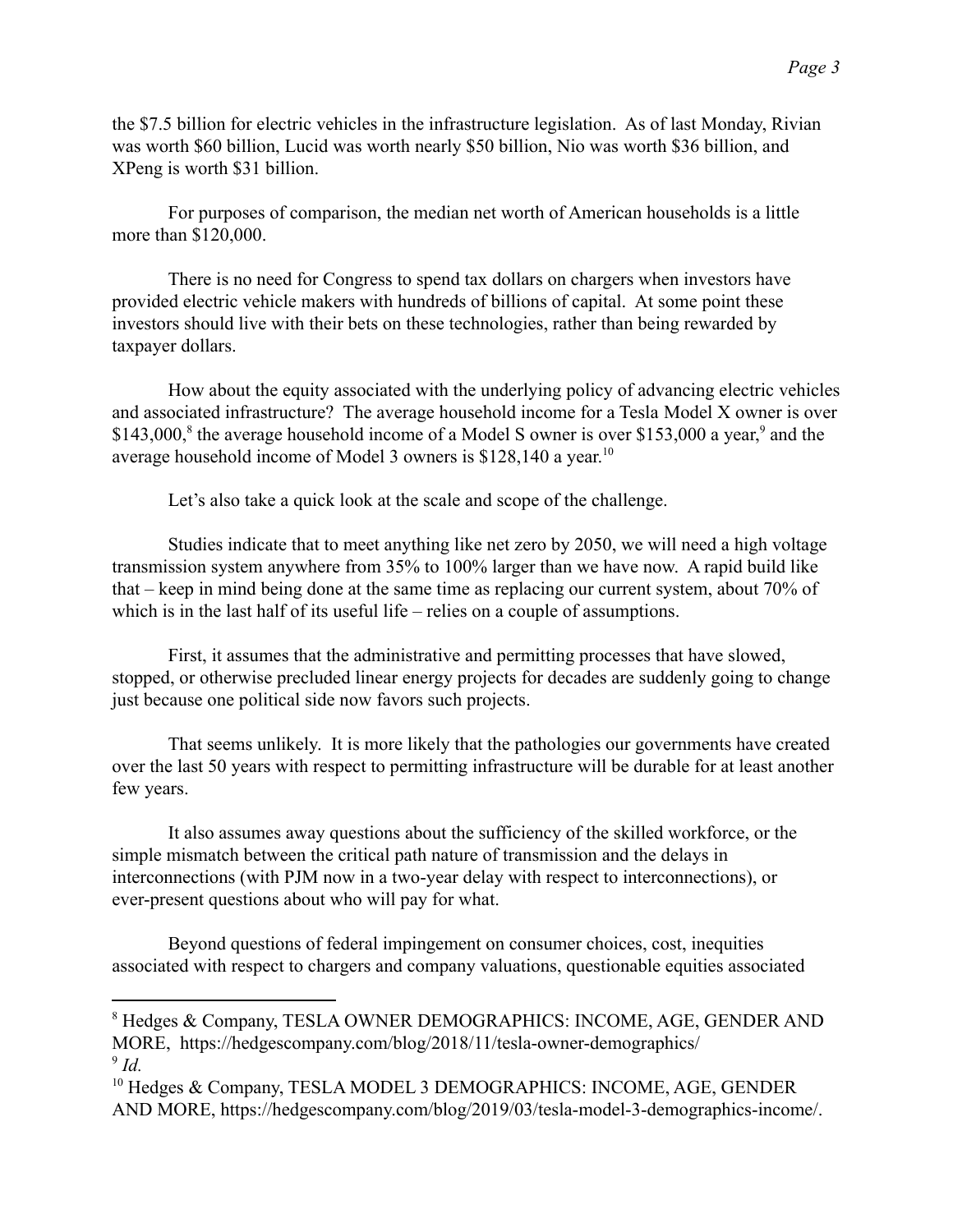with annual incomes, permitting and building problems, and use of the coercive power of the federal government to mandate that some pay for the cars of others, it is clear that electric vehicles will increase our dependence on the communist regime in China.

As I am sure you know, the Department of Defense recently released a report titled, "*Securing Defense-Critical Supply Chains.*"<sup>*11*</sup> The report states:

China dominates the global advanced battery supply chain, including lithium hydroxide (94 percent), cells (76 percent), electrolyte (76 percent), lithium carbonate (70 percent), anodes (65 percent), and cathodes (53 percent). Even materials and components manufactured domestically often have reliance on China-produced precursors or are fragile suppliers and single point failures within the supply chain. As electrification is expected to accelerate dramatically by 2030, reliance on China will grow and China's relative cell dominance is projected to remain stable.

Last year, the International Energy Agency produced a report on critical minerals. The IEA reported that "current production of many energy transition minerals is more geographically concentrated than that of oil or natural gas."<sup>12</sup>



<sup>11</sup> U.S. Department of Defense, *Securing Defense-Critical Supply Chains*, Feb. 2022, https://media.defense.gov/2022/Feb/24/2002944158/-1/-1/1/DOD-EO-14017-REPORT-SECURI NG-DEFENSE-CRITICAL-SUPPLY-CHAINS.PDF#:~:text=Securing%20Defense-Critical%20 Supply%20Chains%20An%20action%20plan%20developed,in%20response%20to%20President %20Biden%27s%20Executive%20Order%2014017

<sup>12</sup> International Energy Agency, *The Role of Critical Minerals in Clean Energy Transitions*, p. 30.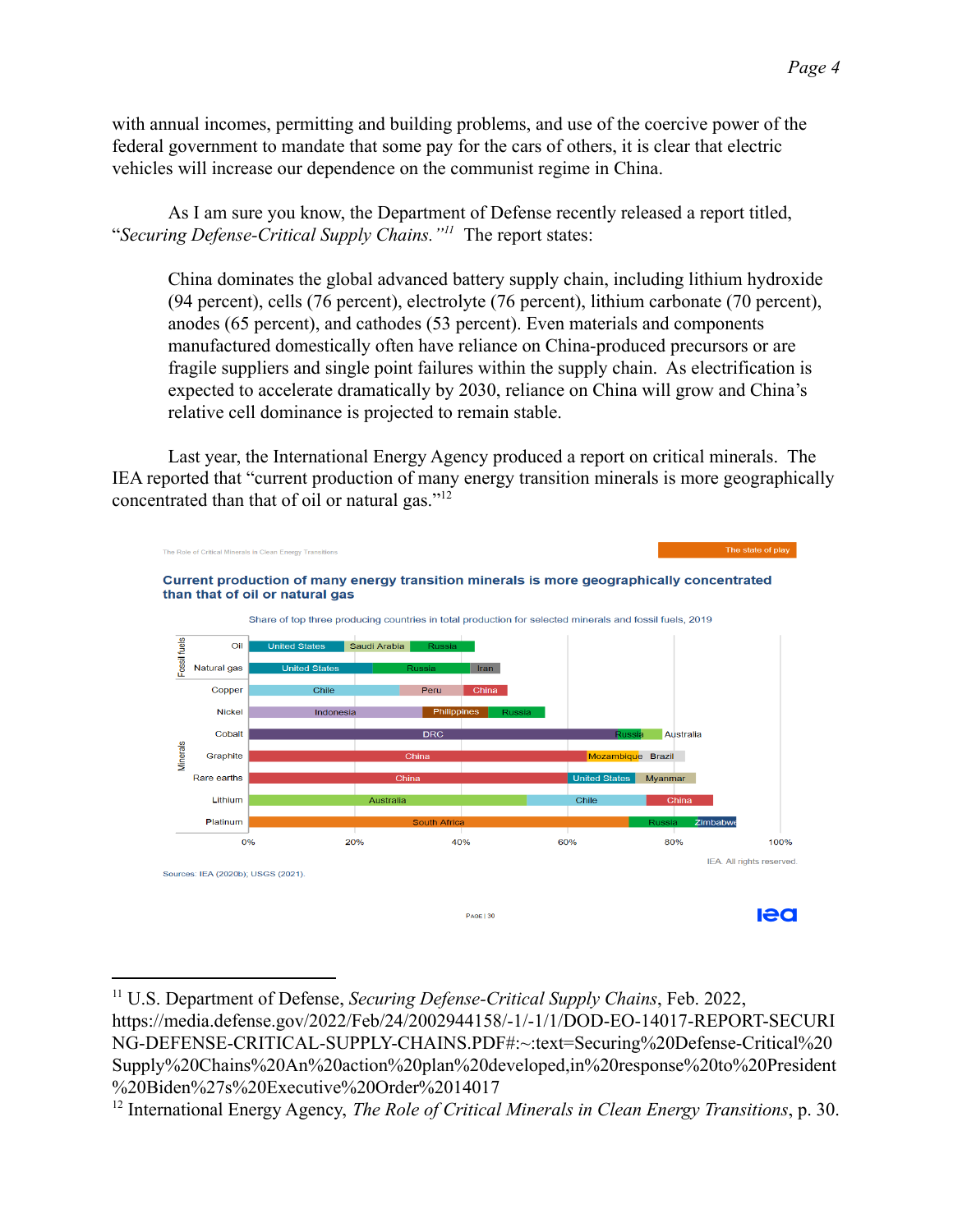It's not just the mining or production of the minerals. China dominates critical mineral processing, leading the world in copper, lithium, nickel, cobalt, and rare earth processing. Currently, the best batteries and electric motors for electric vehicles use all of these minerals.



The United States could, of course, mine and process many of those materials. But mines typically take a decade or more to permit, and the current Administration – having recently rejected the Twin Metals mine $<sup>13</sup>$  in Minnesota and been sturdy opponents of other mines,</sup> including Pebble, Rosemont, and others – is unlikely to rush to approve any new mines at all, and certainly not anywhere near the number that we would need to reduce our dependence on communist China.

https://news.yahoo.com/biden-administrations-twin-metals-decision-121501593.html

<sup>&</sup>lt;sup>13</sup> Tory Van Oot, Axios, What the Biden administration's Twin Metals decision means for Minnesota, Jan. 27, 2022,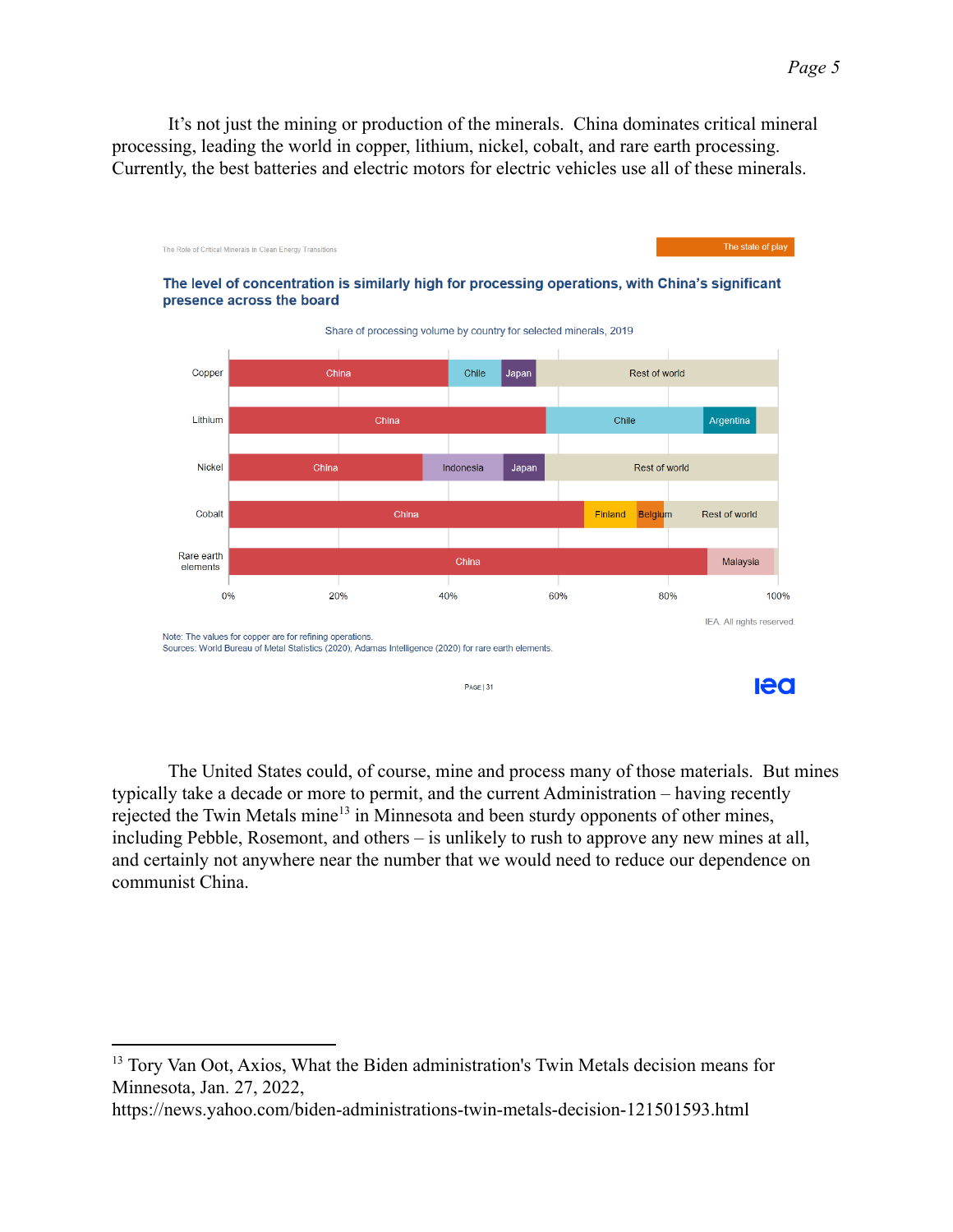The Administration has even weighed in against a state-sponsored infrastructure project in Alaska's Ambler Mining District<sup>14</sup> accessing rich potential mines which might feed U.S. manufacturing facilities.

While not every one of these mining projects are perfect, mandating the sales of electric vehicles without these mines makes us more dependent on Chinese supply chains.

It is challenging to believe that Americans would be in favor of trading energy independence – which we currently enjoy despite the best efforts of some in the Administration – for dependence on a genocidal regime (and identified as such by both the current and previous Administration) marked by international hooliganism.

There are three final thoughts worth noting with respect to electric vehicles and what can happen when the government gets involved in energy systems, especially energy systems they don't fully understand.

### *The EU*

First, let's think about the EU.

One thing that has been obvious for months is that Europe is in a bad energy situation. Relatively weak winds this summer led to less wind generation than usual across the continent.<sup>15</sup> According to Reuters, "Europe's largest wind producers – Britain, Germany and Denmark –harnessed just 14% of installed capacity, in the third quarter, when gas prices hit record highs, compared with an average of 20-26% seen in previous years."<sup>16</sup>

This led directly to more natural-gas fired generation, primarily because Europe has shut down coal and nuclear plants in recent years. Obviously, the natural gas used to make electricity was not available for heating homes this winter.

 $14$  Liz Ruskin, Alaska Public Media, Biden administration deals setback to Ambler road, Feb. 22, 2022,

https://www.alaskapublic.org/2022/02/22/biden-administration-deals-setback-to-ambler-road/

<sup>15</sup> Nora Buli & Stine Jacobsen, Reuters, *Analysis: Weak winds worsened Europe's power crunch; utilities need better storage*, Dec. 22, 2021,

https://www.reuters.com/markets/commodities/weak-winds-worsened-europes-power-crunch-util ities-need-better-storage-2021-12-22/#:~:text=OSLO%2FCOPENHAGEN%2C%20Dec%2022 %20%28Reuters%29%20-%20Wind%20speeds%20were,buy%20more%20coal%20and%20scar ce%2C%20costly%2C%20natural%20gas.

<sup>16</sup> *Id.*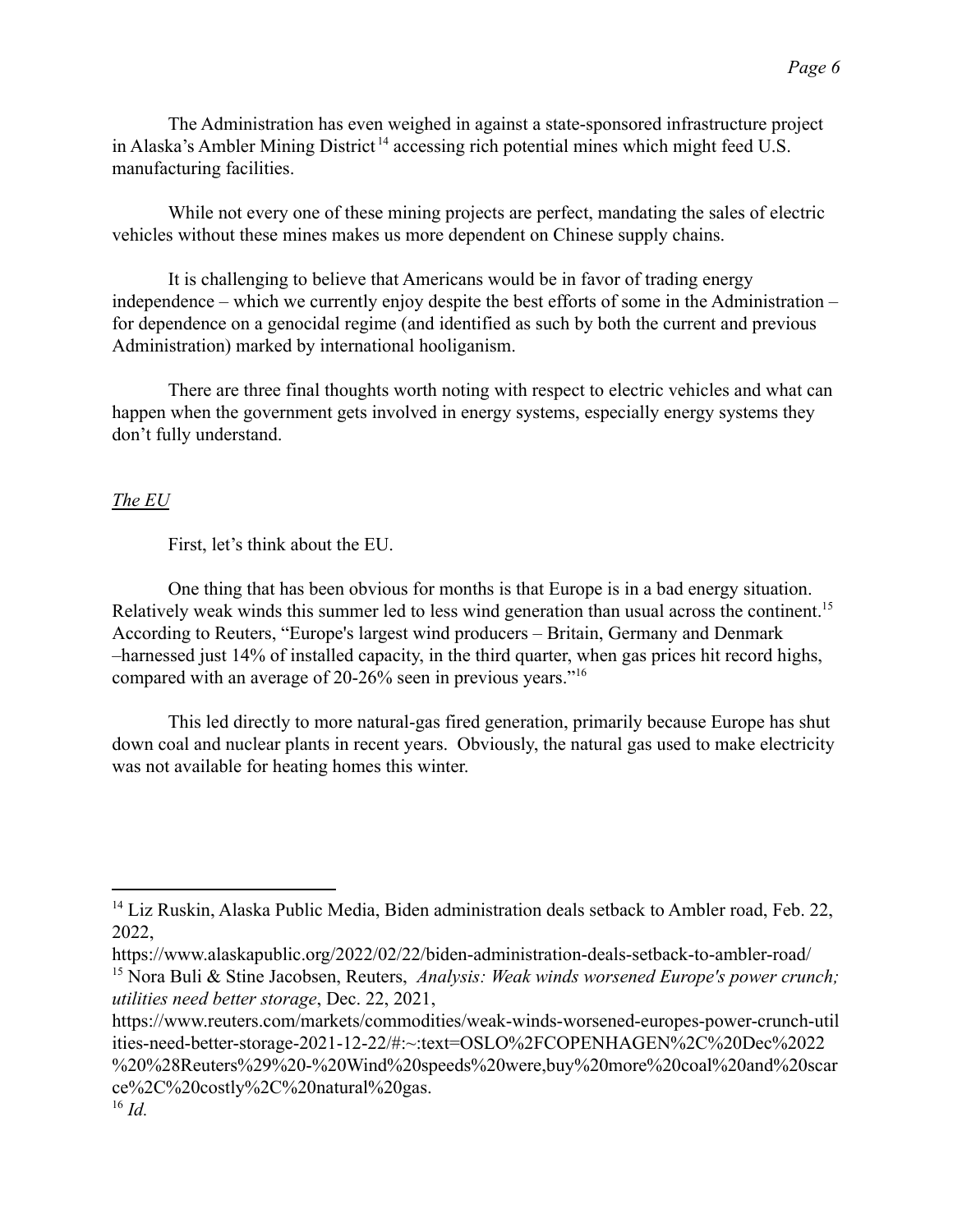High global natural gas demand and high demand in Europe has led to skyrocketing natural gas and electricity prices. Last Thursday, the benchmark natural gas price in Europe hit an all-time high and was trading at the equivalent of oil trading at \$360 a barrel.<sup>17</sup>

This is the result of decades of underinvestment in natural gas and oil, as Europe has tried to switch to renewables and shutter nuclear power plants. In the last 15 years, the production of natural gas in Europe has declined by 30 percent but natural gas consumption has only declined by 13 percent. $18$ 

This was driven by government policy, not market forces.

Consequently, Russian natural gas has become more critical to European energy security. At the moment, the EU consumes about 540 billion cubic meters of natural gas a year.<sup>19</sup> Over 40 percent of that originates in Russia.<sup>20</sup> It is no surprise, therefore, that the European and the American governments have hesitated to impose strong sanctions against Russian-sourced energy and Russian energy companies either before or after the invasion. For example, as recently as this week, the Biden Administration has expressed reservations about banning the importation of Russian oil and natural gas to the United States, and has steadfastly avoided sanctioning either Rosneft or Gazprom.

It turns out that the existential threat related to energy is when you are dependent on another nation for a commodity that is essential for electricity, for heating, and even for food production through the production of fertilizer.

#### *The United States*

Second, let's think about the United States.

Over the past decade, U.S. oil production has had a moderating influence on global oil prices. From 2010 through 2019, global total petroleum (and other liquids) production increased by 12.1 million barrels a day. For the same time period, U.S. total petroleum (and other liquids)

[https://www.bp.com/content/dam/bp/business-sites/en/global/corporate/pdfs/energy-economics/st](https://www.bp.com/content/dam/bp/business-sites/en/global/corporate/pdfs/energy-economics/statistical-review/bp-stats-review-2021-full-report.pdf) [atistical-review/bp-stats-review-2021-full-report.pdf.](https://www.bp.com/content/dam/bp/business-sites/en/global/corporate/pdfs/energy-economics/statistical-review/bp-stats-review-2021-full-report.pdf)

<sup>&</sup>lt;sup>18</sup> BP, Statistical Review of World Energy 2021, <sup>17</sup> Javier Blas, https://twitter.com/JavierBlas/status/1499305444451487749

<sup>19</sup> *Id.*

 $20$  Catherine Clifford, CNBC, Why Europe is so dependent on Russia for natural gas, Feb. 24, 2022, https://www.cnbc.com/2022/02/24/why-europe-depends-on-russia-for-natural-gas.html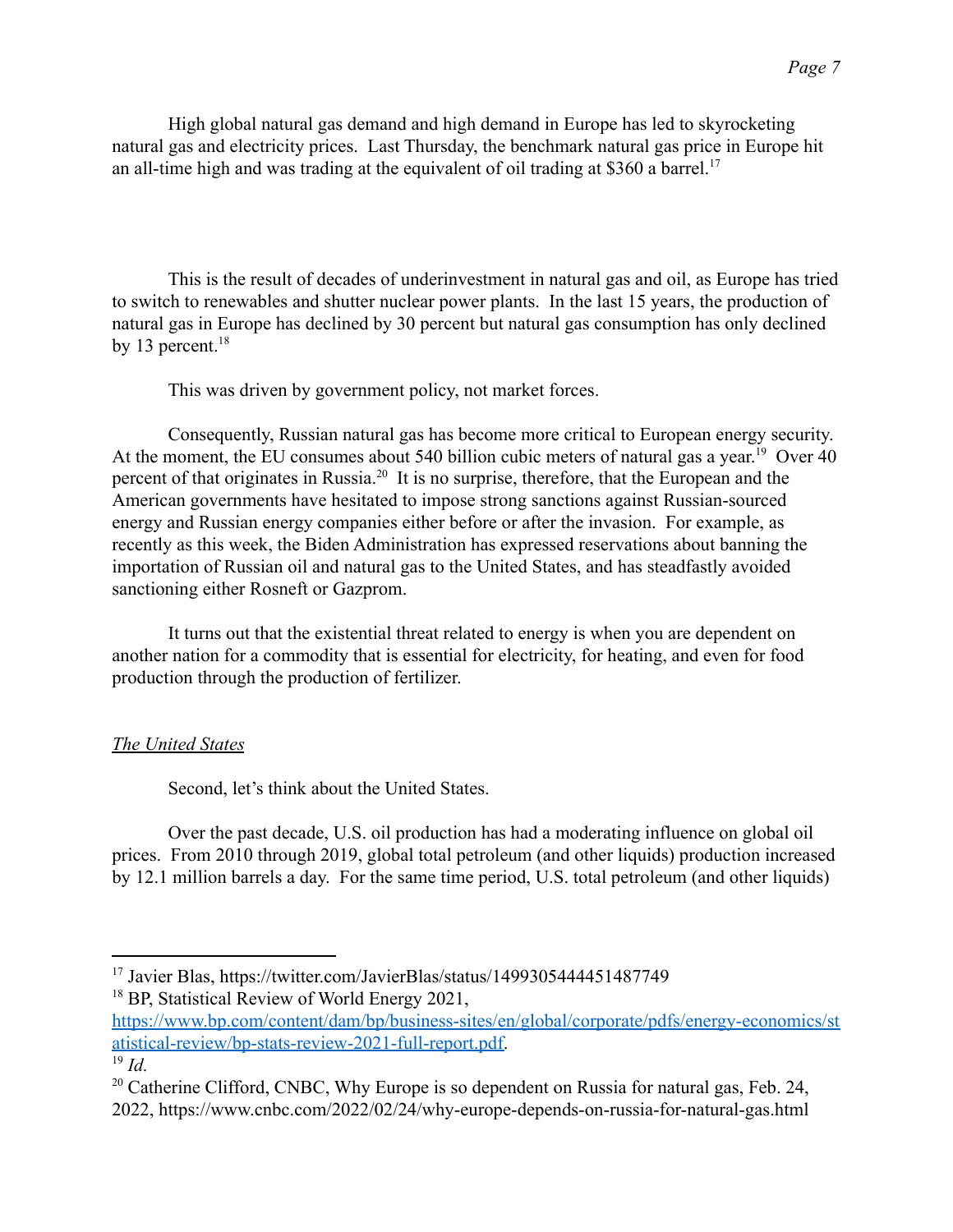production increased by 9.77 million barrels a day. In other words, 81 percent of the increase in global oil production over the past 10 years came from the United States. $^{21}$ 

Oil prices had been trending down until 2020. Unfortunately, but not surprisingly, in the wake of the 2020 election, President Biden made it clear that he intended to be an energetic advocate against the oil, coal, and natural gas that makes modern life possible. Oil markets, now faced with an existential threat, responded as one might expect. The price of oil went up. In response, Mr. Biden inexplicably asked Russia and OPEC for more oil. National Security Advisor Jake Sullivan issued a statement calling on OPEC Plus (the most important part of the "Plus" is Russia) to produce more oil. $^{22}$ 

This is despite the Administration's numerous actions designed to reduce the enthusiasm of energy companies to find, produce, and transport domestic oil and natural gas. These actions include, but are not limited to, the cancellation of the Keystone pipeline , the *de facto* suspension of domestic oil and gas leases, and failure to contest court rulings they did not appeal a court's rejection of the one oil and gas offshore lease sale they held.

There are more examples, but you get the point.

### *The effect of propaganda on investment*

Finally, let's think about the importance of propaganda.

We have been told for over forty years that renewables were on the cusp of providing a large percentage or our energy. The facts suggest something different.

In 1981, coal produced 22 percent of the energy we consumed, natural gas produced 27 percent, petroleum produced 43, hydropower produced 4 percent, and nuclear produced 4 percent.<sup>23</sup> In 2021, after decades of subsidies and mandates to boost their use, renewables produced 12.4 percent of the energy America consumed  $24$ —an increase of just 8 percent in forty years.

https://www.eia.gov/totalenergy/data/monthly/archive/00358204.pdf

<sup>24</sup> *See* Energy Information Administration, *Monthly Energy Review,* Table 1.3, Feb. 2022, https://www.eia.gov/totalenergy/data/monthly/pdf/sec1\_7.pdf .

<sup>21</sup> Institute for Energy Research*, Biden Administration Calls for More Oil Production—As Long as It's Not in North America*, July 14, 2021,

<sup>22</sup> https://www.instituteforenergyresearch.org/fossil-fuels/gas-and-oil/biden-administration-calls-for -more-oil-production-as-long-as-its-not-in-north-america/

https://www.whitehouse.gov/briefing-room/statements-releases/2021/08/11/statement-by-nationa l-security-advisor-jake-sullivan-on-the-need-for-reliable-and-stable-global-energy-markets/

<sup>23</sup> *See* Energy Information Administration, *Monthly Energy Review,* April 1982, p. 6,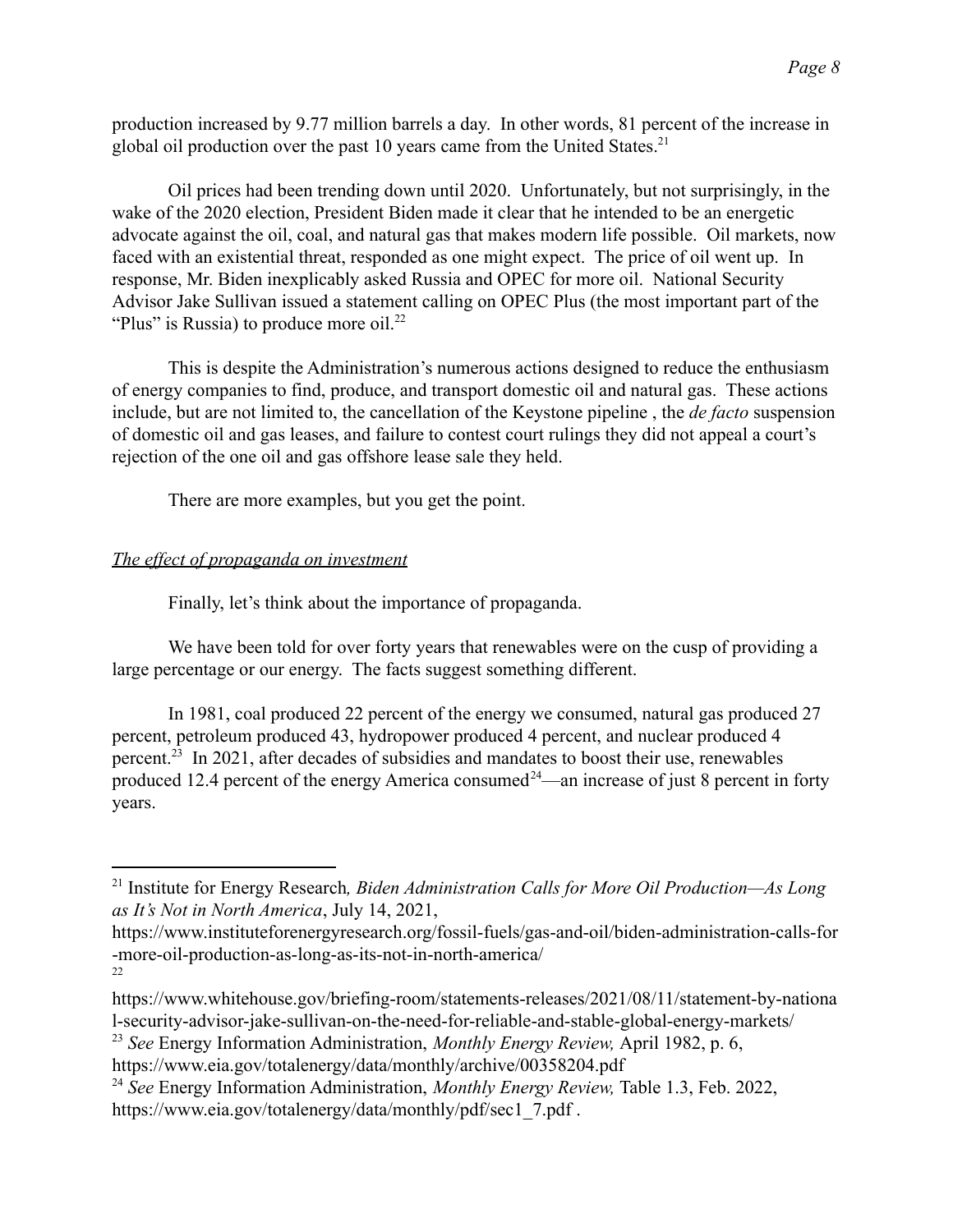A significant part of our current problem is the endless repetition of the propaganda about the utility of alternative sources of energy, the possibility of net zero greenhouse gas emissions, and the inevitability of an "energy transition". These foundational myths have led directly to higher energy prices for Americans.

Those involved in finding and producing the fuels that power the world – coal, oil, and natural gas – are concerned that our government might be serious about creating an electricity system entirely dependent on solar or wind power or outlawing gasoline or diesel-powered cars or trucks. How can anyone blame them when that is all they hear?

Consequently, these businesses have underinvested in oil and natural gas over the last several years. In 2014, the world spent about \$490 billion finding and producing oil and natural gas. In 2021, that number was just \$220 billion.

Despite high prices, growing demand (as countries and people become richer, their demand for reliable energy increases), and shrinking supplies, energy companies are disinclined to rush to produce more oil. Why? Because they are listening to their government (both elected and administrative) and concluding that such investments and such actions – which in most cases require years to pay off – are simply too risky in the current political and social environment.

Just to be sure that everyone knows what they think about affordable and reliable energy, this Administration has sought to institutionalize the thematics of the ESG movement and made sure that its appointees to the Securities and Exchange Commission, Treasury, and other financial regulators are committed advocates of the notion that climate change might pose some special kind of business or financial risk.

As intended by its advocates, this creation of ideological tests for investing has spooked investors, complicating the ability of energy projects to access capital.

It has not helped that financial companies like BlackRock, which will make money off whatever the federal government does to increase the price of energy and which has already said it will not invest in oil and natural gas projects because of government policies, have installed their allies on the boards of energy companies (like Exxon).<sup>25</sup> That has also made energy companies less likely to invest in oil and natural gas energetically and without hesitation.

The fundamental thesis that the world will soon transition away from coal, oil, and natural gas is wrong. Traditional fuels are and will be essential to our way of life and standard of living for decades to come.

Government needs to avoid creating an environment in which people and companies hesitate to invest in finding and producing affordable and reliable energy.

<sup>25</sup> <https://www.nytimes.com/2021/06/09/business/exxon-mobil-engine-no1-activist.html>